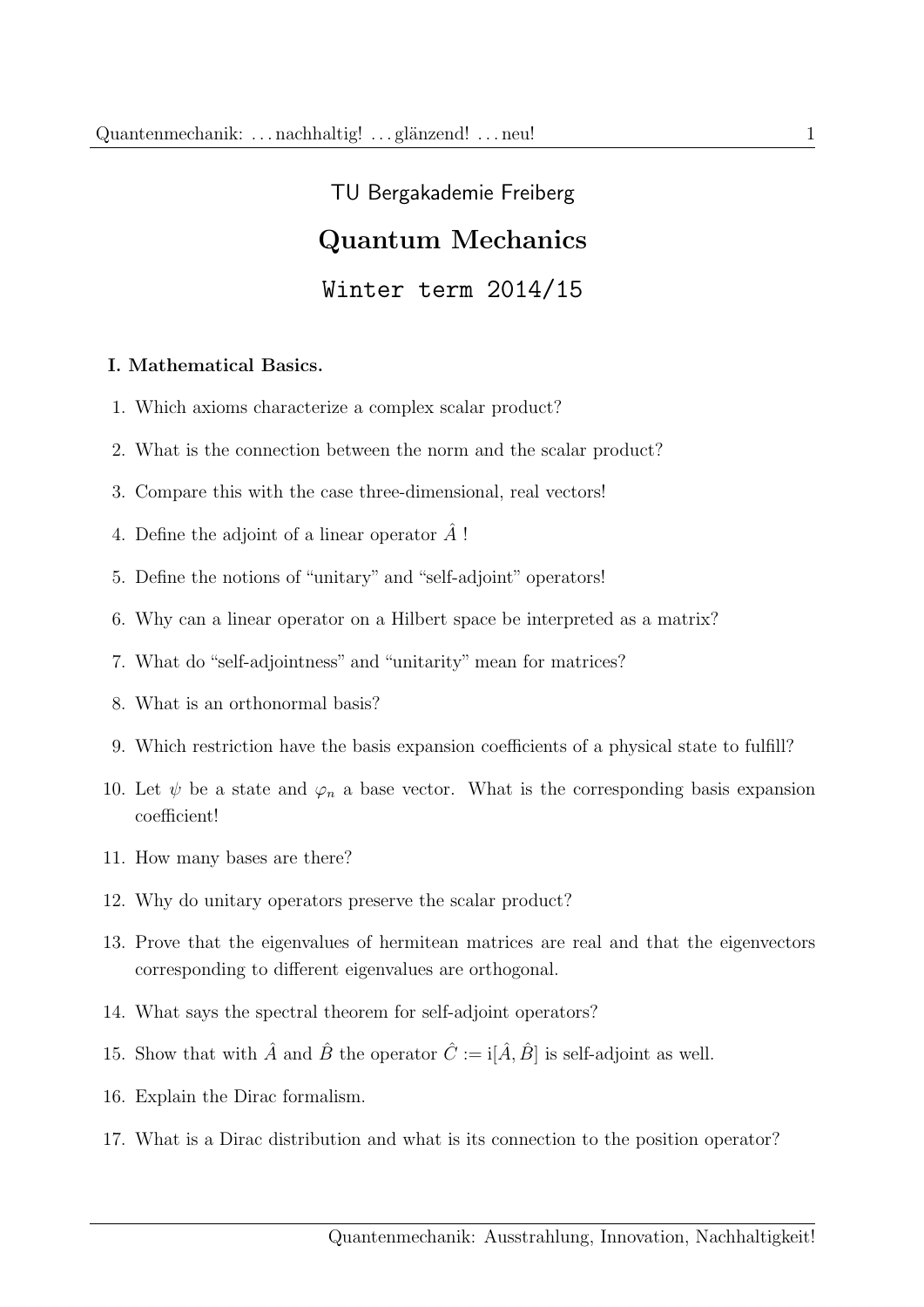## II. Physical Foundations.

- 1. Explain experiments which led to the discovery of quantum mechanics!
- 2. Which mathematical object represents a physical state?
- 3. What means the normalization condition of physical states?
- 4. Explain the notions of "state" and "normalization" by the help of one- and two-electron systems!
- 5. How is a quantum mechanical observable represented?
- 6. What are the possible measurement results of the observable  $\hat{A}$ ?
- 7. What is the connection between the normalization condition and the probabilistic interpretation of quantum mechanics?
- 8. Explain the predictions of quantum mechanics about the measurement of the observable  $\hat{A}$  in the state  $\psi$ !
- 9. How is the time evolution in quantum mechanics determined?
- 10. What is the connection between the time evolution and the stationary Schrödinger equation?
- 11. What is the time dependence of a stationary state?
- 12. What is the time dependence of an expectation value in the stationary state?
- 13. Assume that the measurement of the observable  $\hat{A}$  in the state  $\psi$  yields the result a. What is the state of the system immediately after the measurement?
- 14. Why are there two types of time evolution in quantum mechanics?
- 15. Which dimension has the quantum mechanical state space in general?
- 16. What is the meaning of the superposition principle?
- 17. What is an orbital?
- 18. What is a ground-state?
- 19. What is the meaning of the degeneracy of an eigenvalue?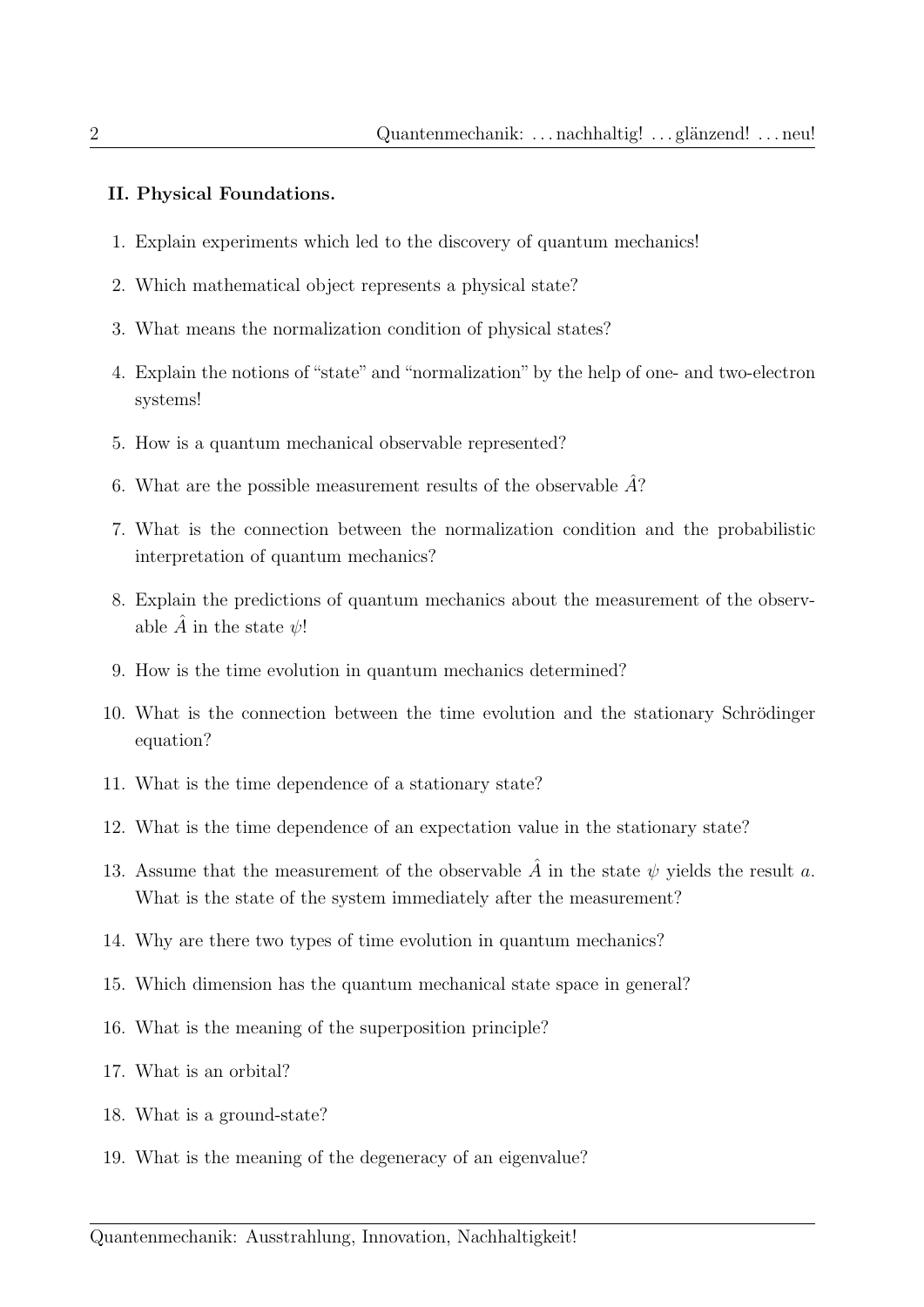- 20. When are observables compatible and what does that mean physically?
- 21. Define the parity operator! Determine its eigenfunctions and eigenvalues! When do states have a definite parity?

#### III. Examples.

- 1. Determine the commutator of the position and the momentum operator!
- 2. Show the self-adjointness of position and momentum!
- 3. Write down Schrödinger's equation for a free particle!
- 4. When does a plane wave solve the free Schrödinger equation?
- 5. What is the general solution of the free Schrödinger equation?
- 6. Determine momentum and position expectation value for a plane wave!
- 7. When are the solutions of the Schrödinger equation uniquely determined?
- 8. Write down the general form of position and momentum eigenstates!
- 9. When are the energy eigenstates momentum eigenstates as well?
- 10. What is a dispersion relation?
- 11. Explain the difference between phase and group velocity by the help of the free Schrödinger equation and free electromagnetic waves!
- 12. What is the content of the so-called de-Broglie-relations and what is their connection to the dispersion relation?
- 13. Assume that an electron has the state  $\psi_1(x_1)$  and assume that yet another electron has the state  $\psi_2(\mathbf{x}_2)$ . What is the corresponding two-electron state?
- 14. How does one find the quantum system corresponding to a given classical system?
- 15. Express the general solution to the time-dependent Schrödinger equation in terms of the energy eigenstates!
- 16. Explain the connection between the stationary Schrödinger equation and discrete spectral lines!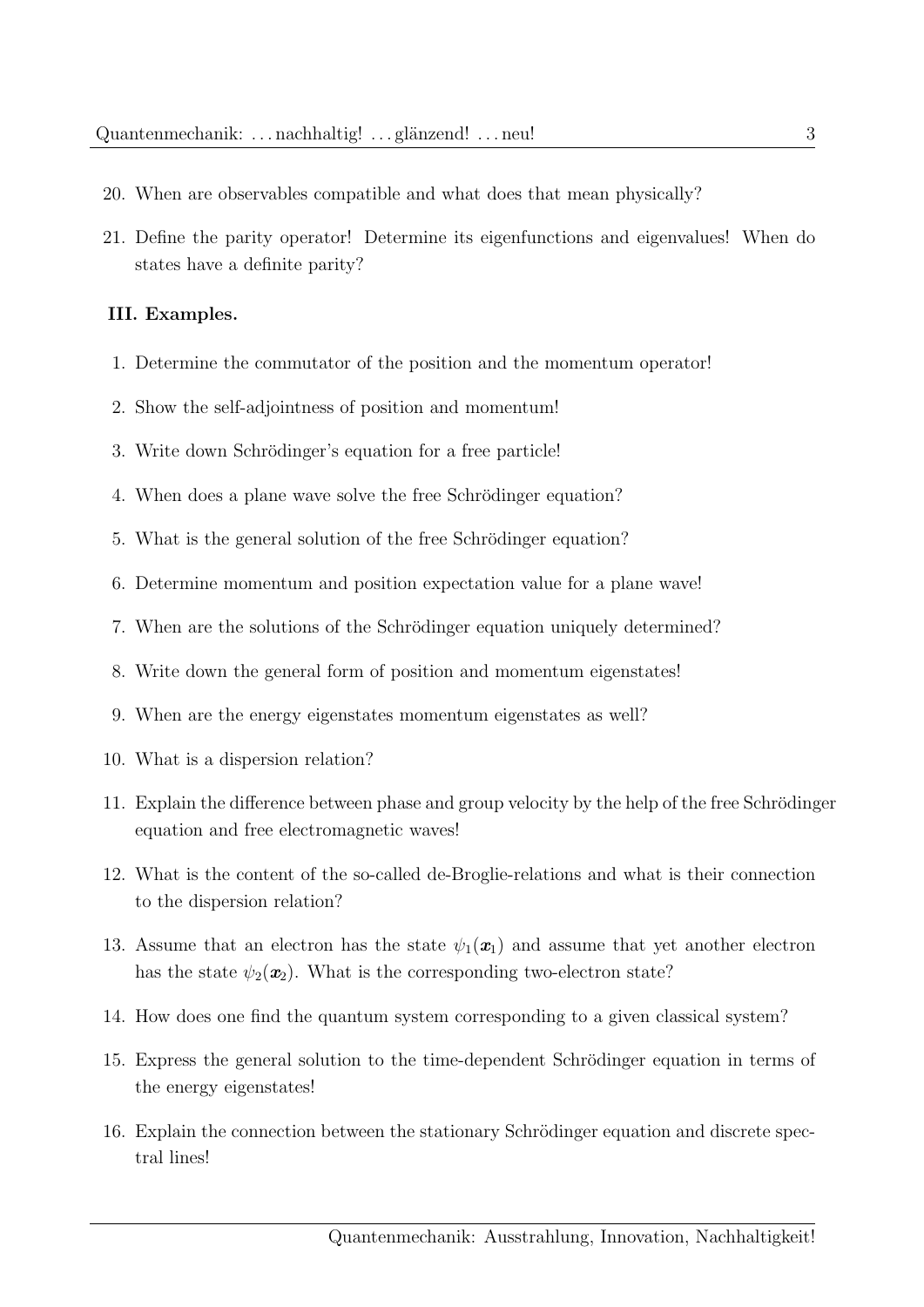- 17. Write down the standard Hamiltonian of an electron in an external potential and prove its self-adjointness!
- 18. Explain the Bose-Fermi alternative and the spin-statistics theorem!
- 19. Explain the continuity equation!
- 20. What is the connection of the continuity equation to the normalization condition?
- 21. Discuss the hydrogen spectrum!

#### IV. Practical Calculations.

- 1. What is the stationary Schrödinger equation of the harmonic oscillator?
- 2. Express the position operator  $\hat{x}$  and the momentum operator  $\hat{p}$  by means of the ladder operators

$$
a = \frac{1}{\sqrt{2\hbar}} \left( \sqrt{m\omega} \,\hat{x} + \frac{\mathrm{i}}{\sqrt{m\omega}} \,\hat{p} \right) , \tag{0.1}
$$

$$
a^{\dagger} = \frac{1}{\sqrt{2\hbar}} \left( \sqrt{m\omega} \,\hat{x} - \frac{\mathrm{i}}{\sqrt{m\omega}} \,\hat{p} \right) . \tag{0.2}
$$

- 3. Express the Hamiltonian of the harmonic oscillator with force constant k by means of a and  $a^{\dagger}$  (where  $\omega^2 = k/m$ ).
- 4. Show that this Hamiltonian is self-adjoint and positive definite!
- 5. Show that a and  $a^{\dagger}$  are adjoint of each other and determine the value of  $[a, a^{\dagger}]$ !
- 6. Let  $|0\rangle$  be the ground-state of the harmonic oscillator and consider the states  $|n\rangle$  of the form

$$
|n\rangle = c (a^{\dagger})^{n} |0\rangle, \qquad (0.3)
$$

where  $c$  is constant and  $n$  a positive integer.

- a) Determine c such that  $|n\rangle$  is normalized!
- b) Show that  $|n\rangle$  is an energy eigenstate!
- c) Determine the corresponding eigenenergy!
- d) Determine the matrix elements of energy, position and momentum in the basis of the  $|n\rangle!$